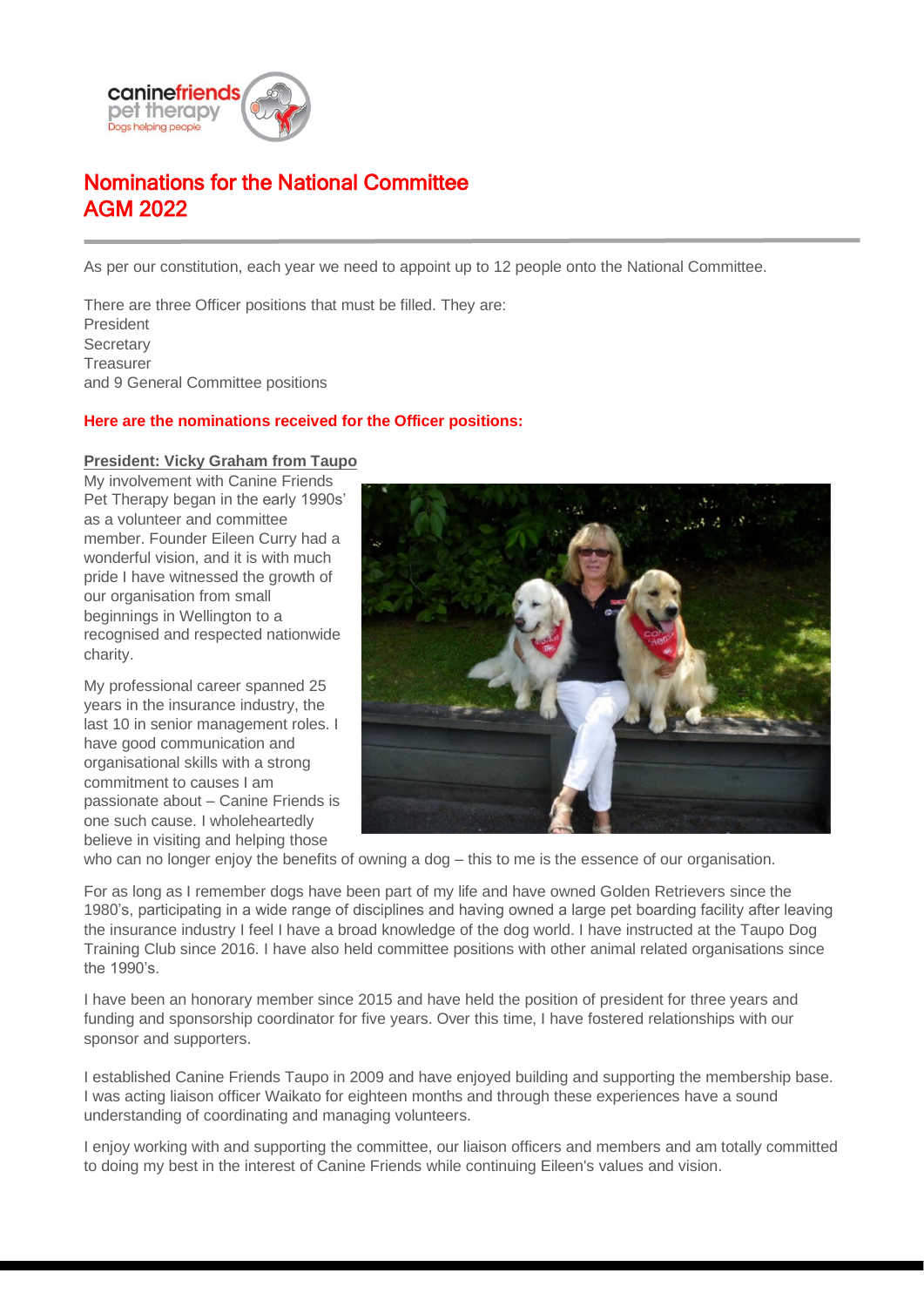

## **Secretary: Leanne Gibson from Wellington**

I've been a member of the Committee since 2015 and have undertaken several roles over that time such as Funding Co-ordinator, database manager, Treasurer and Secretary. I work fulltime as a Technology Manager, so have helped the Committee with several technology innovations such as putting in Wild Apricot (our membership management system); moving our accounts to Xero; adding an electronic store to the website for clothing orders and using video conferencing for our meetings. I have a pug (Summer) who is no longer visiting and a rescue dog (Cane) who aspires to be a Canine Friend when he grows up. This year he was assessed by 20 Liaison Officers at their annual Liaison Officer Day, and they gave us some great tips to work on.

I love working with the talented and professional team that make up our National Committee and once again would like to put my hand up again for the role of Secretary and database manager (or just to be on the general committee for 2021/22).



## **Treasurer: Paulette Shearer from Christchurch**

I've been a member of Canine Pet Therapy since 2015, but this will be my first position on the Committee if I am accepted. I have always worked in positions of bookkeeping/GST preparation/accountancy (although am not a qualified accountant and would not be able to complete the records to an end of year scenario); and am very conversant with Xero, ipayroll, and workflow. I have two corgis – Pippa a black and white Cardigan, and Art a Pembroke. (The photo also includes Buddy, an Australia border collie who, though not part of our family, spends a lot of time at our home). If nominated for the Treasurer role, I look forward to working with the team that make up the Committee.



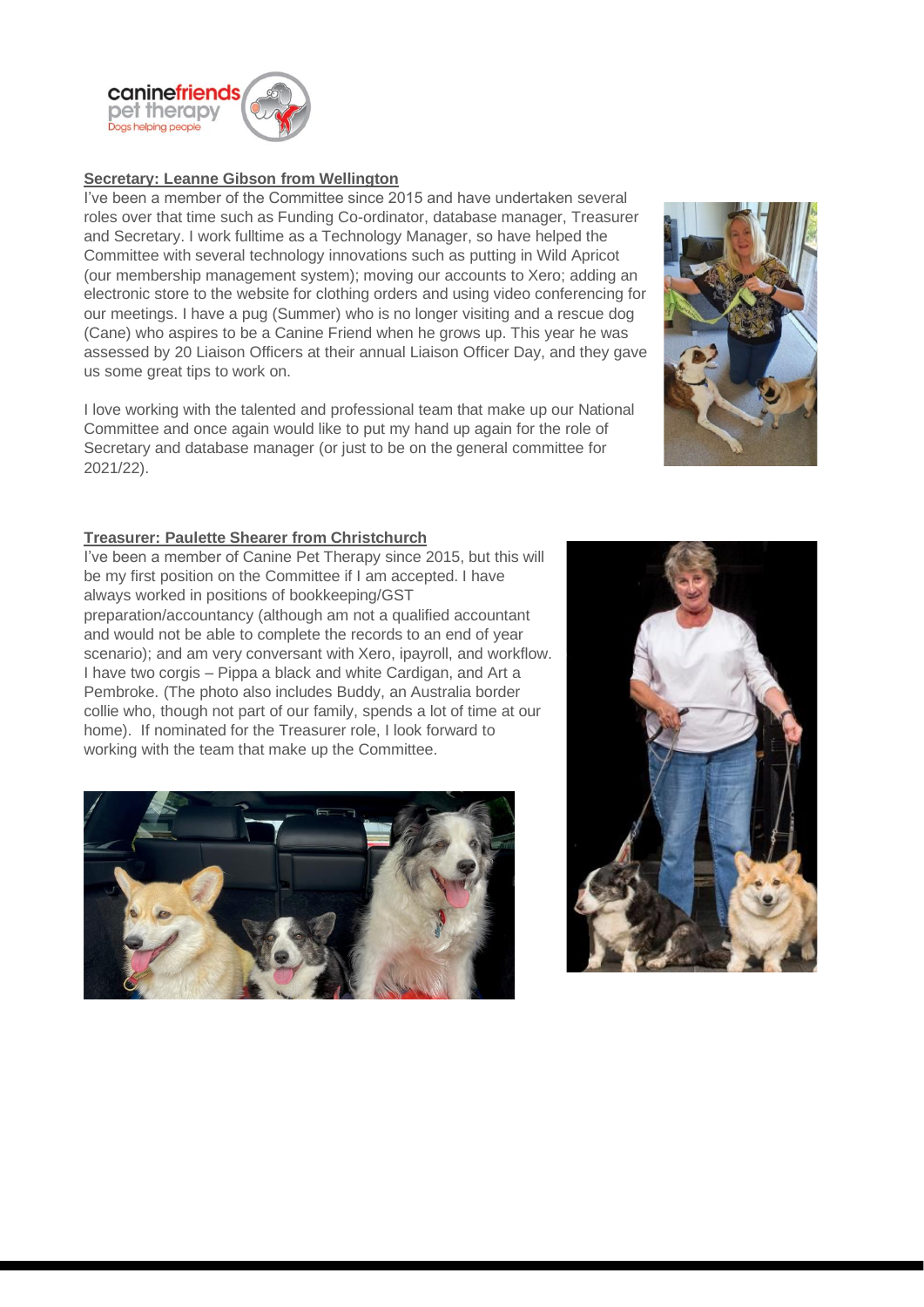

# **Here are the General Committee nominations – listed in Alphabetical order (by surname)**

#### **Rachel Butler from Auckland**

I am the owner/instructor of Take the Lead Dog Training (www.takethelead.co.nz). I have assisted countless owners and all types of dogs with good manners and everyday control for well over 25 years.

I have trained my own dogs in the sports of obedience, agility, tracking and heelwork to music, gaining National awards and qualifications in those areas.

Qualifications, Experience and Membership:

• Certificate of Animal Management (Canine Behaviour and Training).



• Seminar and workshop attendance of internationally known dog behaviourists and trainers.

• Life member of North Shore Dog Training Club, having held office as President, Secretary and Head Instructor at various times. I continue to be an active member and volunteer instructor at this club.

• Previously, an Assessor for the Canine Good Citizen scheme run by Dogs New Zealand (a national dog training and breed council).

• Assessor and active member for Canine Friends Pet Therapy since 2011. I have been on the CFPT National Committee since June 2017.

Over the years I have made some wonderful friends in our organization, both human and canine, and would like to put my name forward for re-election on the National Committee for 2022/23.

#### **Carol Drew from Auckland**

I have been on the Canine Friends Pet Therapy committee for 2 years and over this time have seen how I could help by using my skills as a Counsellor (registered with the NZ Association of Counsellors) to compliment what the other committee members do so professionally.

I have actioned an initiative called **Volunteer Mentor** which is available to our members for any queries, concerns or questions arising whilst being under the umbrella of Canine Friends Pet Therapy.

My miniature poodle (Venus) and I have been a part of Canine Friends for 6 years now and have been to many facilities for help with critical incidents and in my own Practise and we now visit Middlemore to the Critical Care unit, High Dependency unit and Spinal unit. We also visit groups when we are available.

I love how an animal can bring a smile and such joy not only to the patients but to the staff too!!(and don't they need it with the exceptional

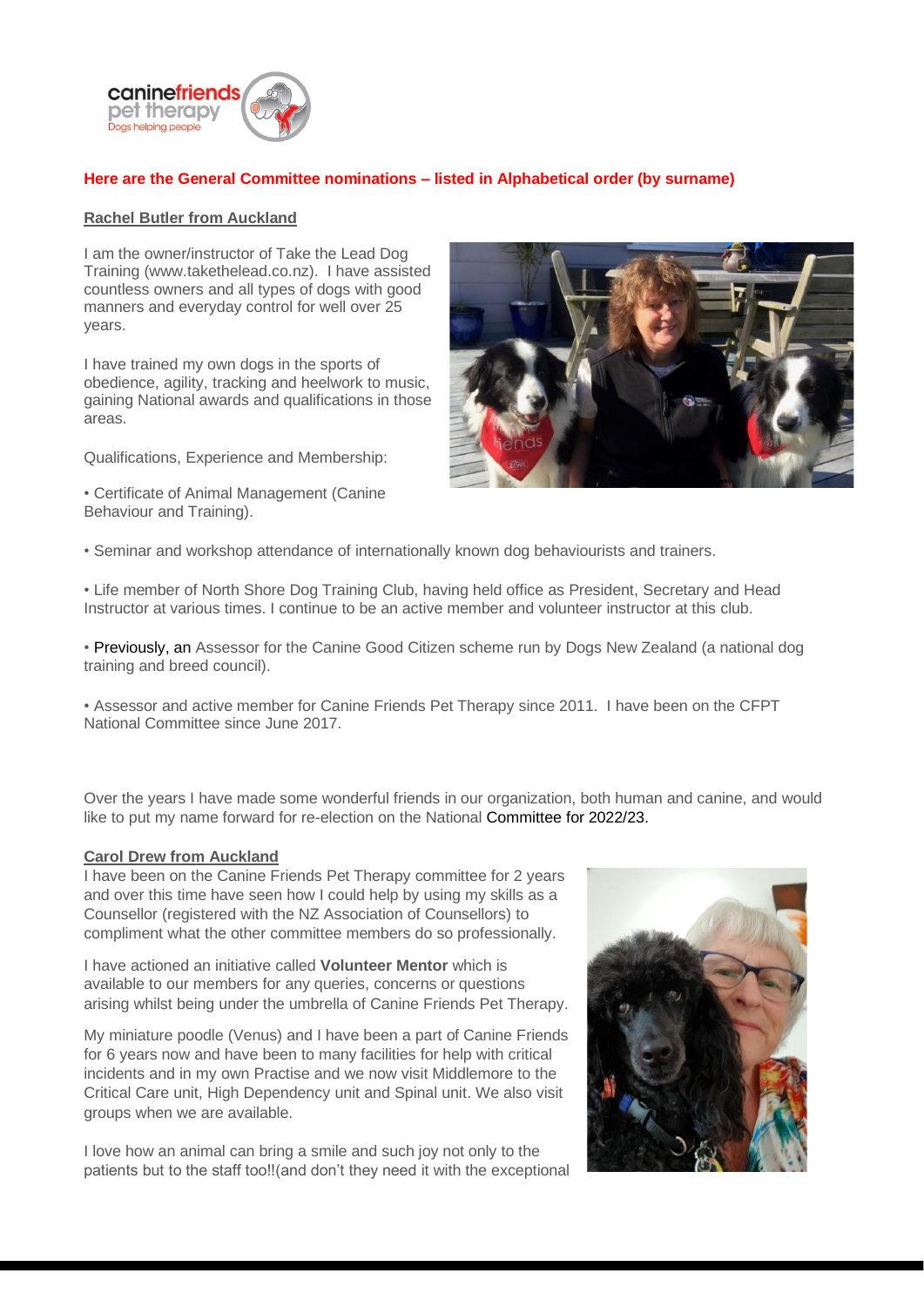

care they give us)?

As a firm believer in Animal Assisted Therapy – I also work with horses helping people and am in awe of what animals can teach us, if only we would listen, wait, watch and wonder with them.

My services are most certainly open for Canine Friends Pet Therapy for at least another year if desired.

## **Sandy Fea from Lower Hutt**

I first met Eileen Curry in 1988 when I was on the lookout for a Golden Retriever puppy. As a child I grew up with many different animals. When married with our own home it wasn't long before my first dog a Lab X joined my family, followed by a German Shepherd. When my lab x passed away, I spotted an advertisement in the paper from the Central Golden Retriever Club and my love for Goldens began from there.

Eileen was the contact person and as there was a huge demand for puppies at that time I had to wait before there was a litter available. I pestered her so much in the 3 months of waiting, that we became great friends. She gave me a young Golden Retriever that was found roaming the streets to look after for a couple of weeks until the owner was found, I'm sure it was to shut me up, and when the owner showed up. I had to relinquish her. I had grown to love her in that time, so I think that helped as Eileen organized a puppy in the next couple of days. It was about that time that Canine Friends was formed.

My two children were independent by then, so I decided to dabble in breed showing with my gorgeous clever dog Heidi. I soon got very involved with obedience competition and before long was taking classes and roped into the role of Vice President of the Wellington Canine Obedience Club. I judged many elementary obedience tests but didn't



have the time to go on to the Judges Panel for Championship shows.

I joined Canine Friends when it first started up but as I worked full time and most weekends competed in many dog sports, I didn't have the time to visit until I retired. I visited 3 wards in the Lower Hutt Hospital, Stokes wood Retirement home and Shona McFarlane retirement home for three years with my Goldens Lexi, Holly and then Tara. I found it too much when my elderly mother needed my help so now only do weekly visits to Shona McFarlane and recently Aroha. On occasion other places that need a temporarily fill in. Since the Covid virus epidemic of course that has been put on hold. Hopefully very soon we'll be able to resume our visits.

I am a life member of Titahi Bay Canine Obedience Club and have taken Senior training classes there for many years although not recently. I'm training my young 17-month-old Golden Retriever 'Breeze' who I'm hoping will be visiting wearing her red scarf in the future, once she hopefully passes assessment naturally! At the moment she loves people a little too much and needs time.

I'm currently in training to be a Liaison Officer for Lower Hutt, sharing with Brenda Kenworthy. I assessed my first dog recently, a sweet Jack Russell who passed with flying colours!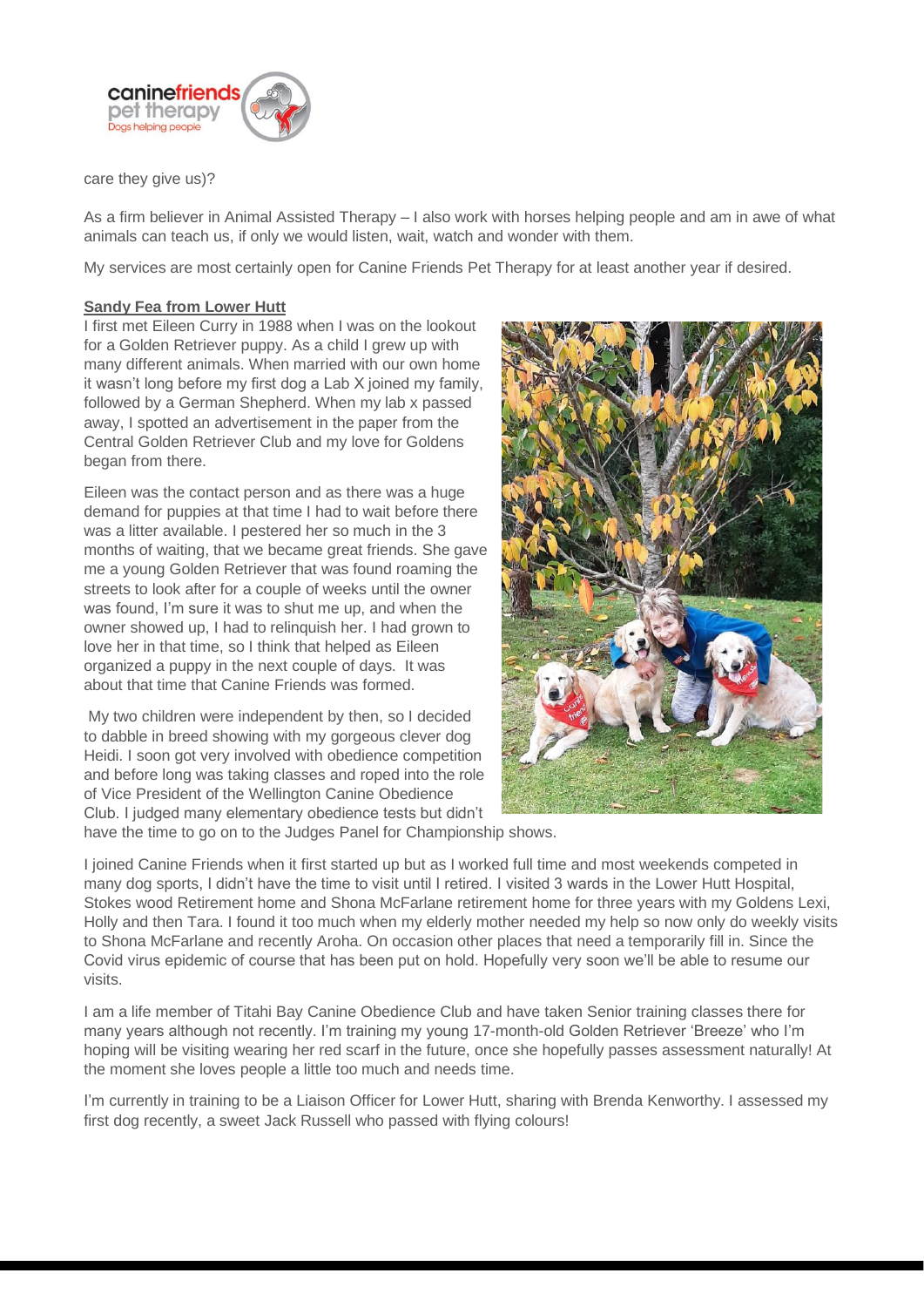

I have enjoyed being a part of the lovely CFPT committee that do such a wonderful job and would like to remain a part of 2023 committee.

## **Beverley Jocelyn from Lower Hutt**

I am a retired person but prior to that I worked with the Marketing and Sales teams for a distributor of a wellknown dog food brand through Veterinary Clinics. I was also responsible for the sponsorship of the products to dog clubs for their Shows and had a close relationship with the Dogs NZ Annual Show.



I love animals, especially horses, dogs and cats and have owned pedigree dogs and have brought home several rescue dogs from the Animal Control Centre in Seaview over the years. I am a non-visiting member of Canine Friends Pet Therapy as I prefer being an Administrator on the Committee.

I was invited, by Eileen, to join the Committee in 2013 and have been responsible for the production of the Canine Newsletter since 2014. My previous volunteer experience was as a member of the Equestrian Sports NZ Eventing National Board and spent over 25 years as a committee member on the Wellington Eventing Committee in the roles of Event organiser, Secretary and President. I enjoy being associated and working with the lovely people of this organisation and committee and would like to put myself forward for re-election to the Canine Friends Pet Therapy committee for this coming year.

## **Hannah Li from Whanganui**

I'm originally from Hong Kong but moved to Auckland at the age of 9 with my family. Before I graduated from the University of Auckland in 2005 (Majoring in Television Film and Media), I was a qualified pet groomer and dog trainer working at Qualified Pet Services Takanini (2000-2003). Because of my knowledge of dogs and social media, I had an opportunity to work as a part-time journalist at a pet magazine while also working full time as a qualified/licensed senior financial consultant in one of the biggest companies in Hong Kong (2006- 2010).



In 2015, I returned to New Zealand and moved to Whanganui with my husband and daughter. I joined Canine Friends in 2019 after ending two of my retail businesses and became a full-time mum. Since my daughter started school, I have had more time to follow my own dreams; and joining Canine Friends was one of them. During my time as a member, I have been visiting our local rest homes and enjoyed every minute. I became a Liaison Officer for Whanganui in 2021 and ever since then, I have taken the opportunity to learn more about how Canine Friends runs. Currently, I am an advisor for the Welcoming community for the Whanganui City Council as well as being a qualified court and medical interpreter.

I am really looking forward to using my personal knowledge and working experience from my past to contribute to the Committee in many ways. More More my 12-year-old Chihuahua is very friendly and happy, but he will soon be retiring from visiting and Moonpie (my daughter's Chihuahua) who joined Canine Friends last year, will take up the role to be visiting more often.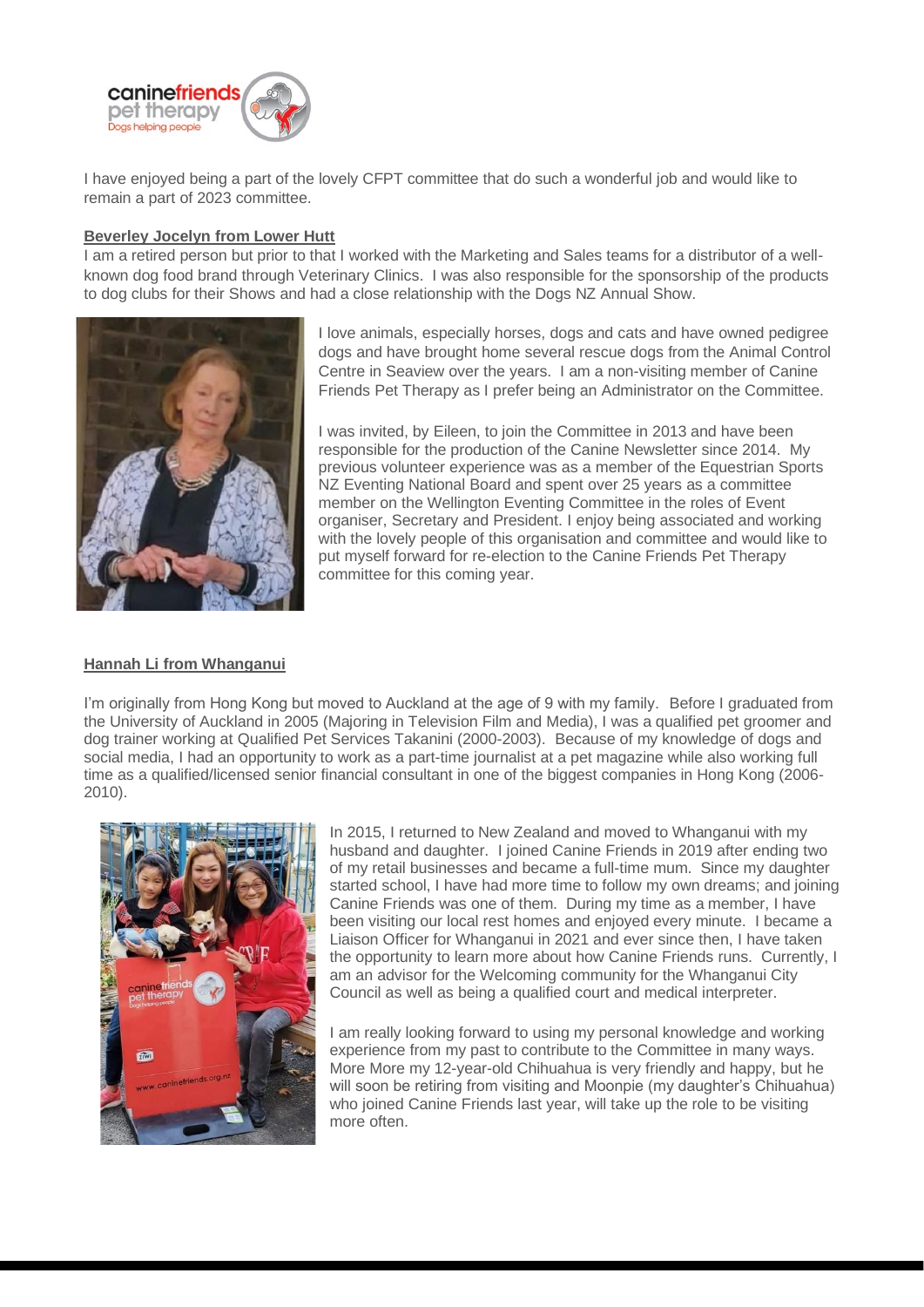

# **Scott Mansfield from Christchurch**

Originally from England, I have been a member of Canine Friends for two and a half years with my Japanese Spitz, Castiel. I knew about Canine Friends from when the Christchurch team visited the University of Canterbury where I work, and I loved seeing the stress disappear from the students during exam week. I too wanted to make a difference and enrich the lives of others by joining this great organisation. I live with my partner Adeline who also visits with Canine Friends, and we have one other dog, a Staffordshire bull terrier cross, called Bella, who is a rescue.

I oversee the social media and website side of Canine Friends. I took the opportunity as I can contribute my skills to help the organisation and I have an interest in governance and learning more around policies and decision making.

What do I bring the committee?



• Web developer by trade I can assist with the website and social media. I also have experience in designing images, document management systems and general computer troubleshooting such as email.

• Currently doing my Master of Business Administration, which covers topics such as leadership, digital transformation, handling of data, sustainability, innovation, and strategy.

• Recently joined the Institute of Directors NZ, which will give me access to a wealth of information around governance and growing a business.

• I am very passionate and want to contribute my ideas and experiences to grow Canine Friends to ensure it is sustainable, continue to add value to the community and continue Eileen's legacy.

## **Helen Moriarty from Kapiti**

Helen Moriarty is currently the Liaison Officer for Wellington Central. Prior to that she was Liaison Officer for Whitby-Johnsonville.

Helen visits Malvina Major Hospital weekly with Ciarrai, a nearly-5-year-old Cavoodle.

Helen is a retired health professional with over 40 years of work in the health sector, as a rehabilitation specialist, researcher and lecturer.

Ciarra is very much at home visiting aged care facilities, he started early, before joining Canine Friends he was allowed to visit Helen's father as a puppy and showed aptitude even then.

Helen brings more that 40 years of committee experience in both the professional and voluntary sectors.